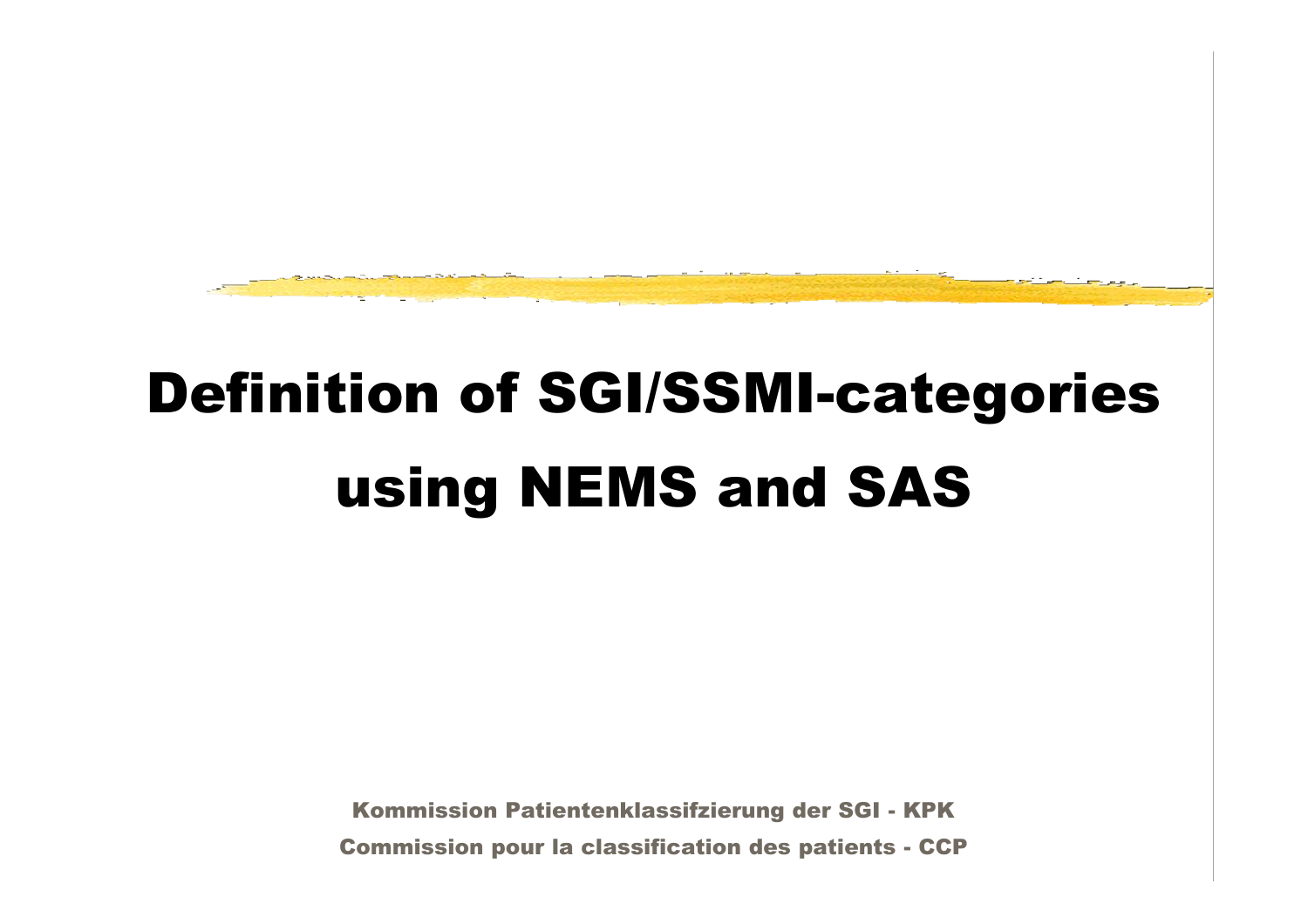## A simple scoring system: General requirements

 $\cdot$  **For general use in all Swiss ICU's** 

**❖ Simple** 

### **◆ Objective and reproducible**

**EX** Validated (i.e. measures what it is intended to)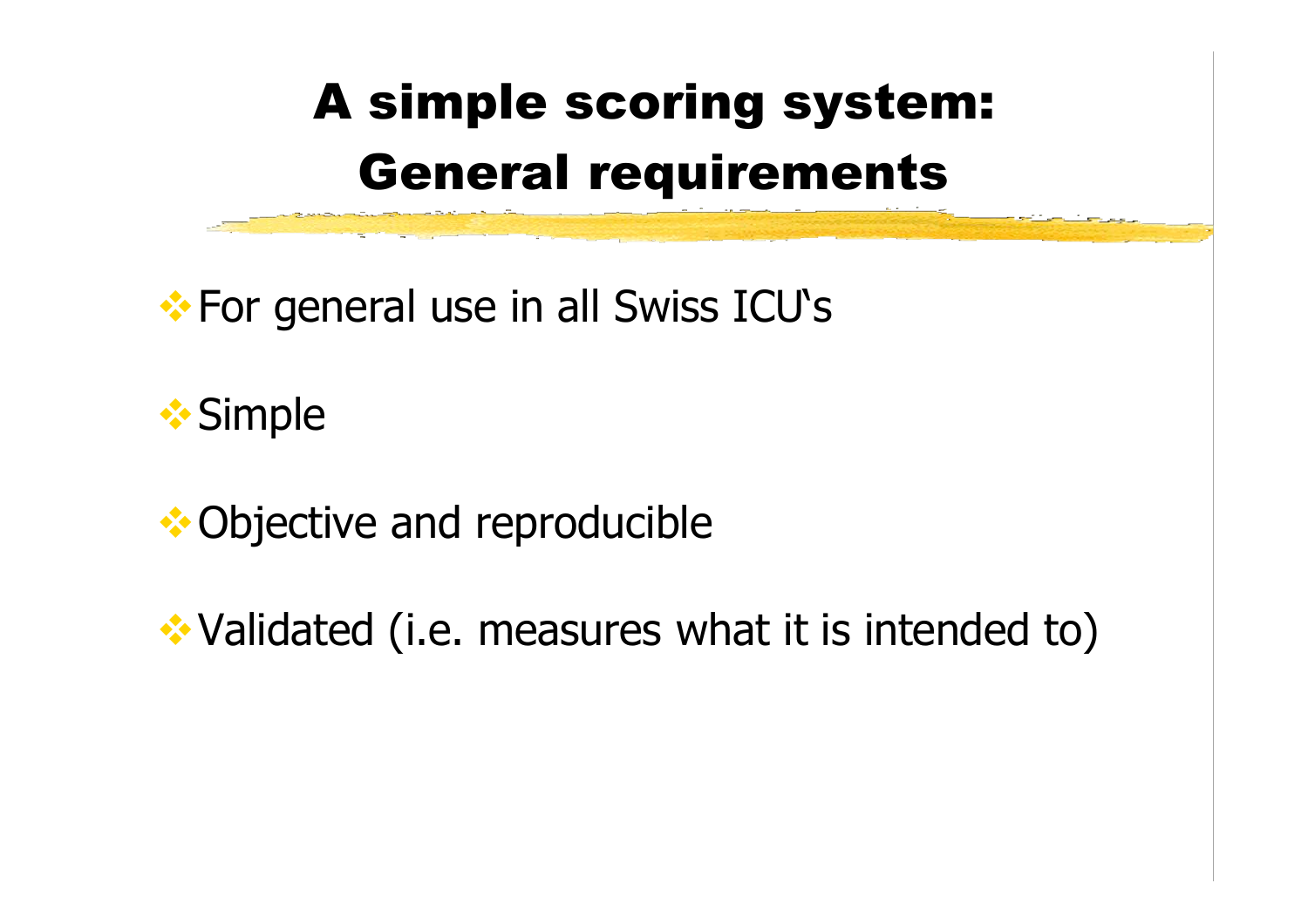## A simple scoring system: General requirements

◆ Scoring the patient (i.e. assigning a patient to a SGI/SSMIcategory) should be simple, uniform and objective

#### **❖ Scoring**

- **Is required** to document the patient process (as required by KAI, KWFB and paritätische Kommission)
- **Serves as basis** for the reimbursement system (Tarmed)
- **May be used** to calculate indicators for quality management
- **Might serve as basis** for an ICU-specific module in Swiss-DRG
- **May have some limited use** as a tool in human resource management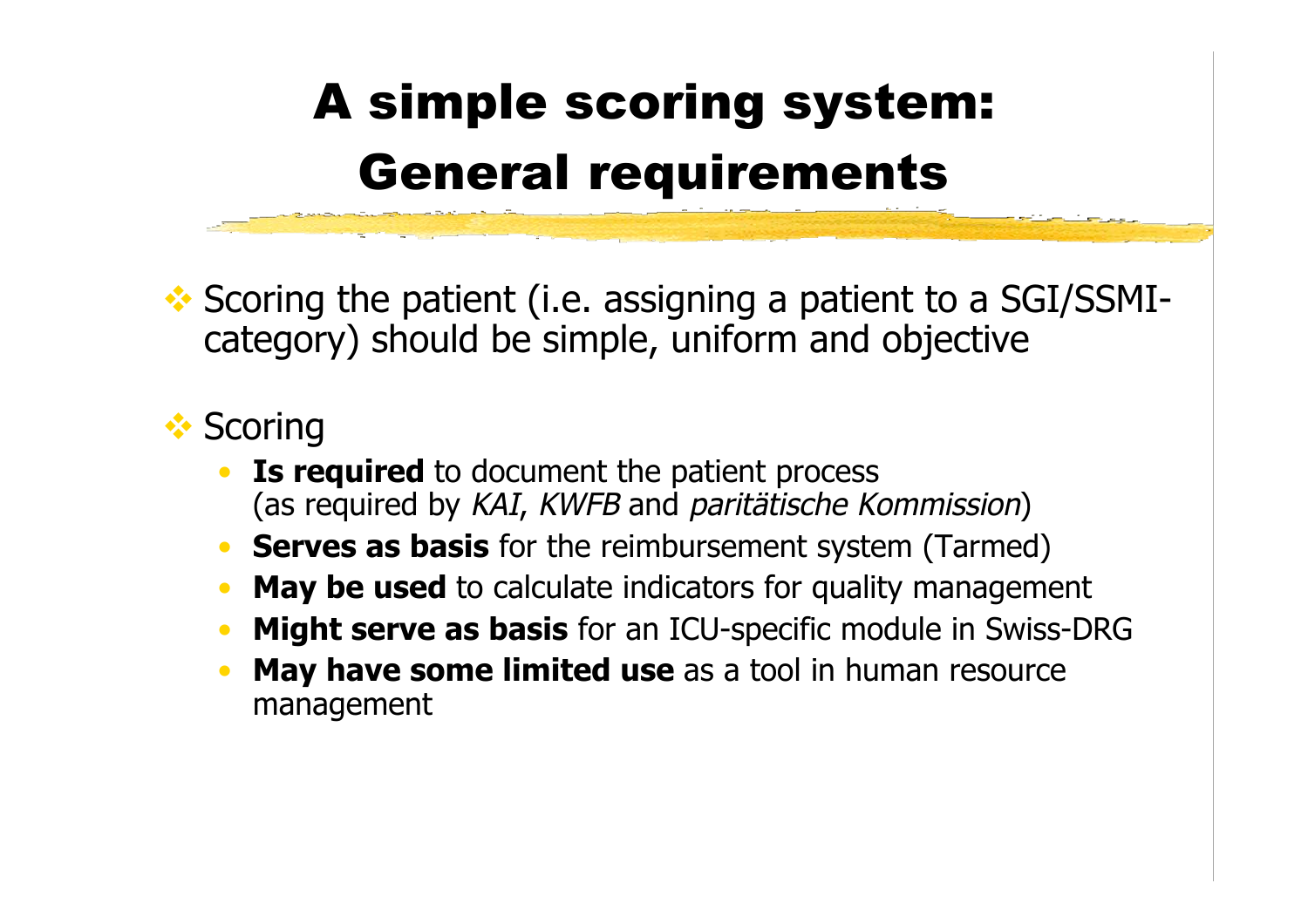## A simple scoring system: General requirements

Scoring the patient (i.e. assigning a patient to a SGI/SSMIcategory) should be simple, uniform and objective



management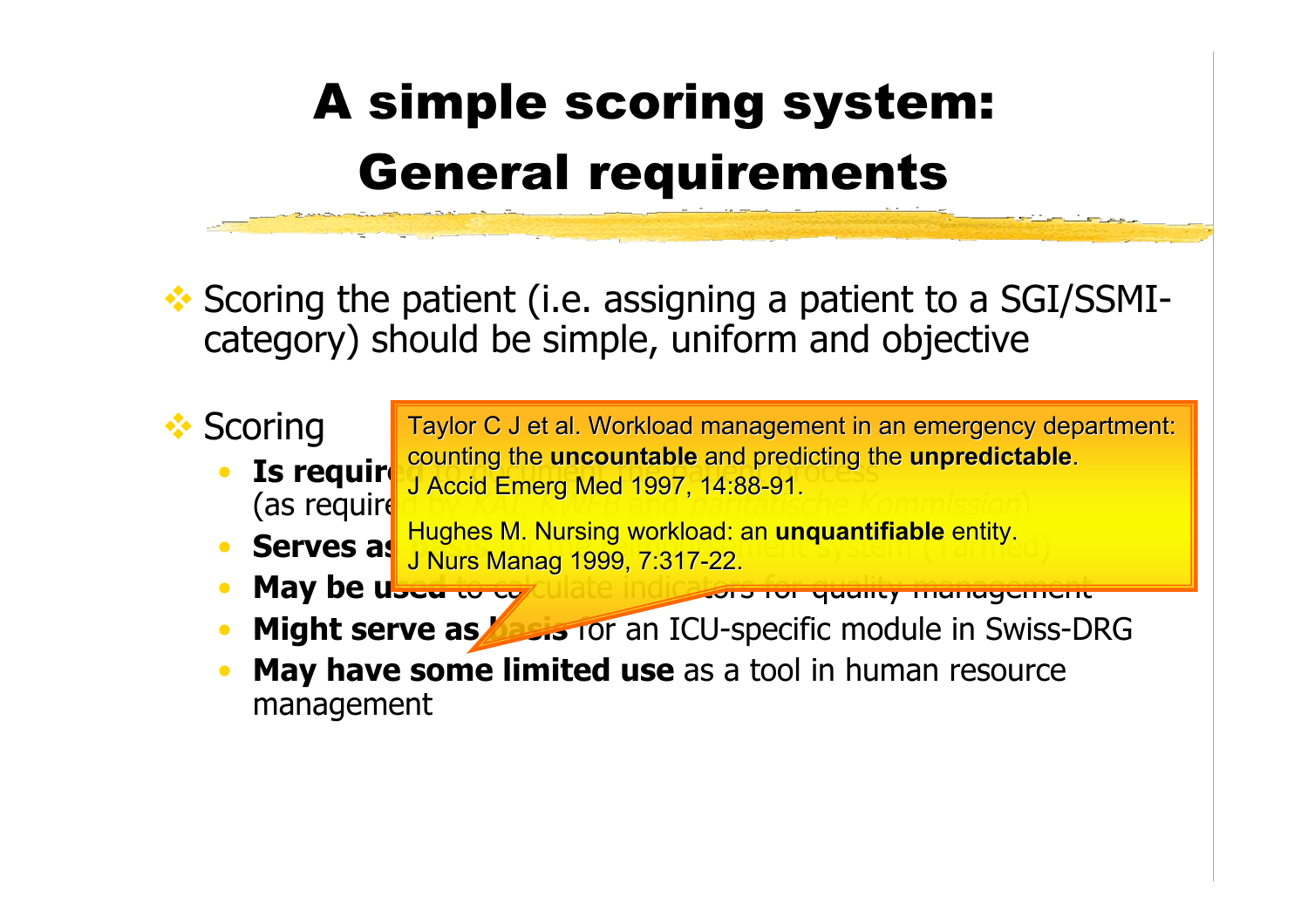### SGI/SSMI-categories: Acutal definitions

| Kategorie | Pflegepersonal<br>pro Schicht | <b>Zeitbedarf</b><br>(Min/h) | <b>Zeitbedarf</b><br>(h/Tag) |
|-----------|-------------------------------|------------------------------|------------------------------|
| 1A        | 4/3                           | > 40                         | $>16$                        |
| 1B        | 3/3                           | $30 - 39$                    | $12 - 16$                    |
|           | 2/3                           | $20 - 29$                    | $8 - 12$                     |
|           | 1/3                           | < 20                         | < 8                          |

Der Pflegepersonalbedarf auf Intensivstationen, Schriftenreihe SKI Bd. 41 1989, p.72ff (see also: Critical Care Medicine, JAMA 1983, 250:798-804)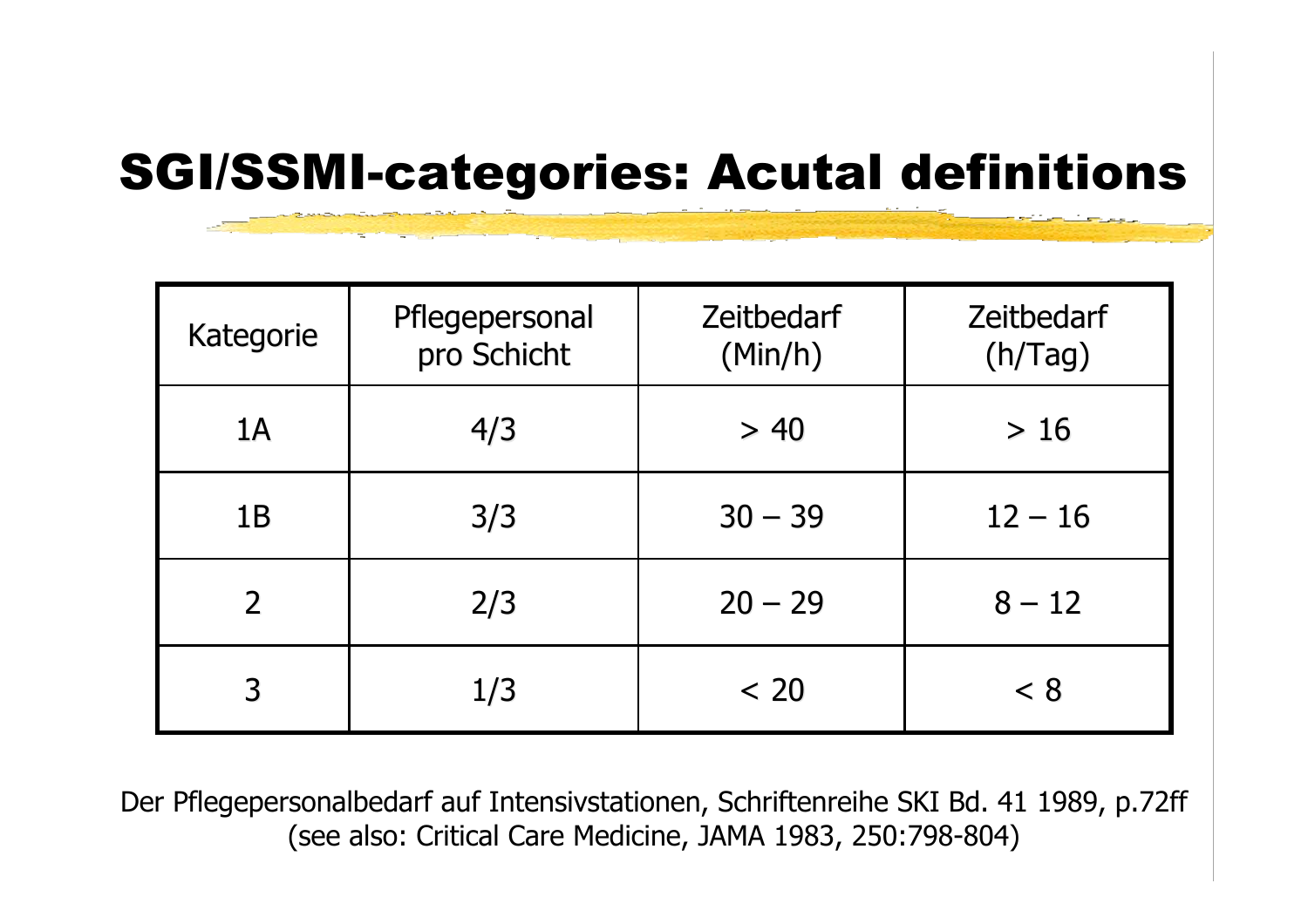## Tarmed 1.2 (ab 01.01.05) Intensivpflegestationen (IPS)

|                                                | <b>Ärztliche</b><br>Leistung | <b>Nichtärztliche</b><br>Leistung<br><b>IPS</b> | <b>Nichtärztliche</b><br><b>Leistung</b><br><b>Verbr.-IPS</b> | <b>Nichtärztliche</b><br>Leistung<br><b>Neo-IPS</b> |
|------------------------------------------------|------------------------------|-------------------------------------------------|---------------------------------------------------------------|-----------------------------------------------------|
| Kat. 1A<br>Erste 2 Std.<br>Jede weitere 8 Std. | 172<br>239                   | 621<br>1150                                     | 657<br>1295                                                   | 619<br>1141                                         |
| Kat. 1B<br>Erste 2 Std.<br>Jede weitere 8 Std. | 172<br>63                    | 621<br>882                                      | 657<br>1027                                                   | 619<br>874                                          |
| Kat. 2<br>Erste 2 Std.<br>Jede weitere 8 Std.  | 172<br>28                    | 621<br>615                                      | 657<br>760                                                    | 619<br>608                                          |
| Kat. 3<br>Erste 2 Std.<br>Jede weitere 8 Std.  | 172<br>16                    | 621<br>348                                      | 657<br>493                                                    | 619<br>340                                          |

**N.B.: nichtärztliche Leistung Kardio-/angiolgische Überwachungsstation: erste 2 Std. 82TP, dann 32TP pro Std., maximal 14 mal**

**Kategoriewechsel jeweils bei Schichtwechsel**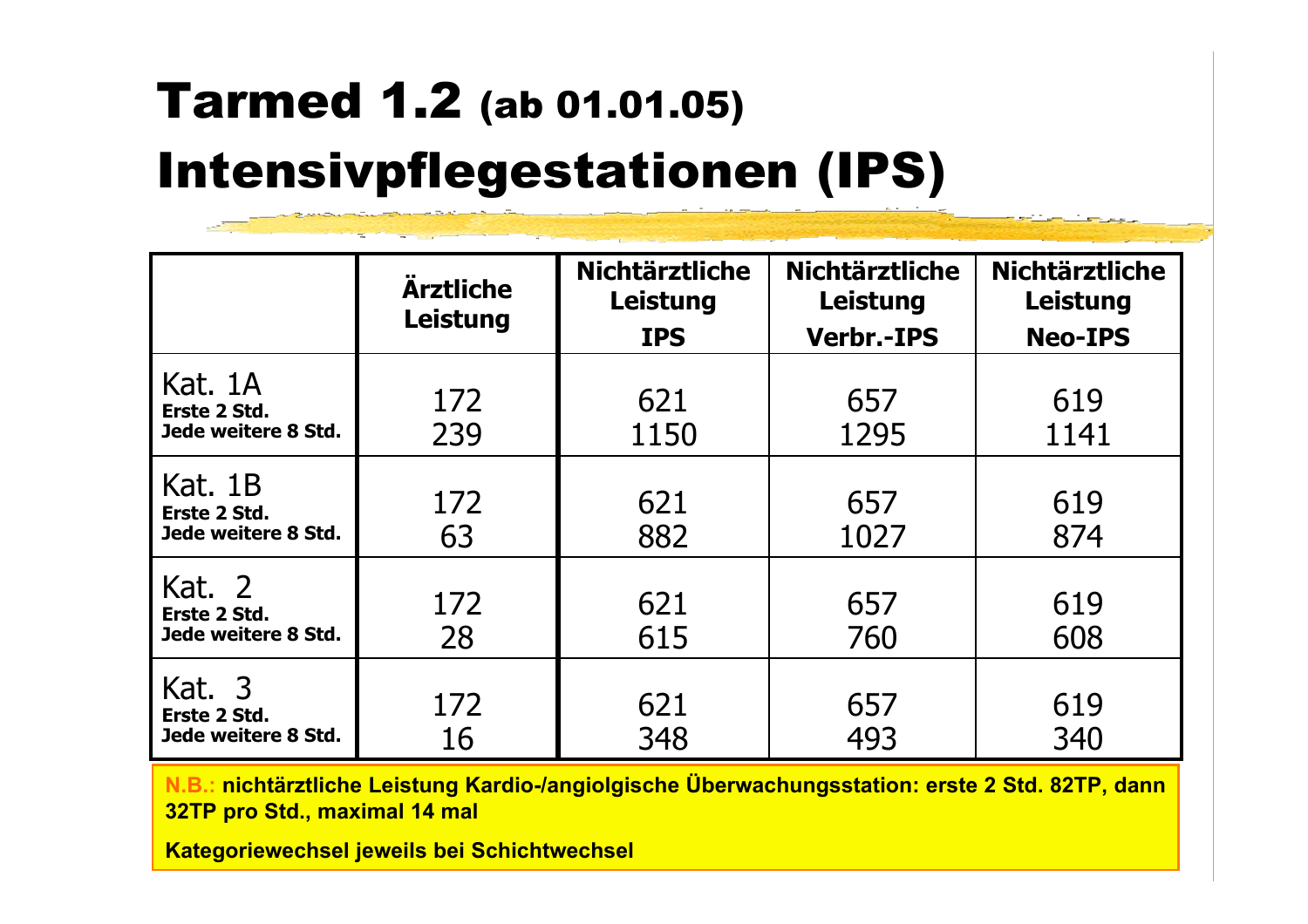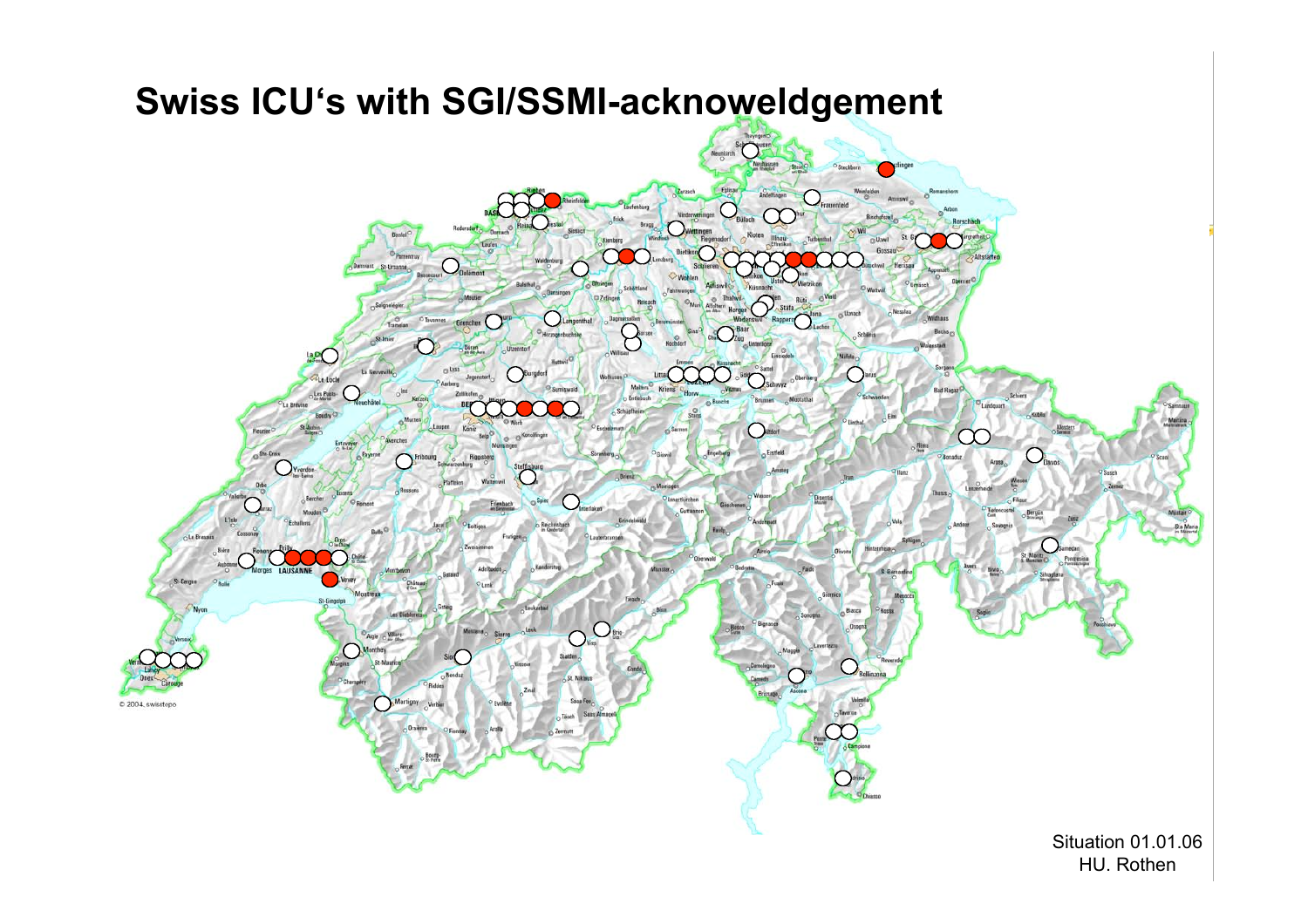## New calibration of SGI/SSMI-categories: participating units

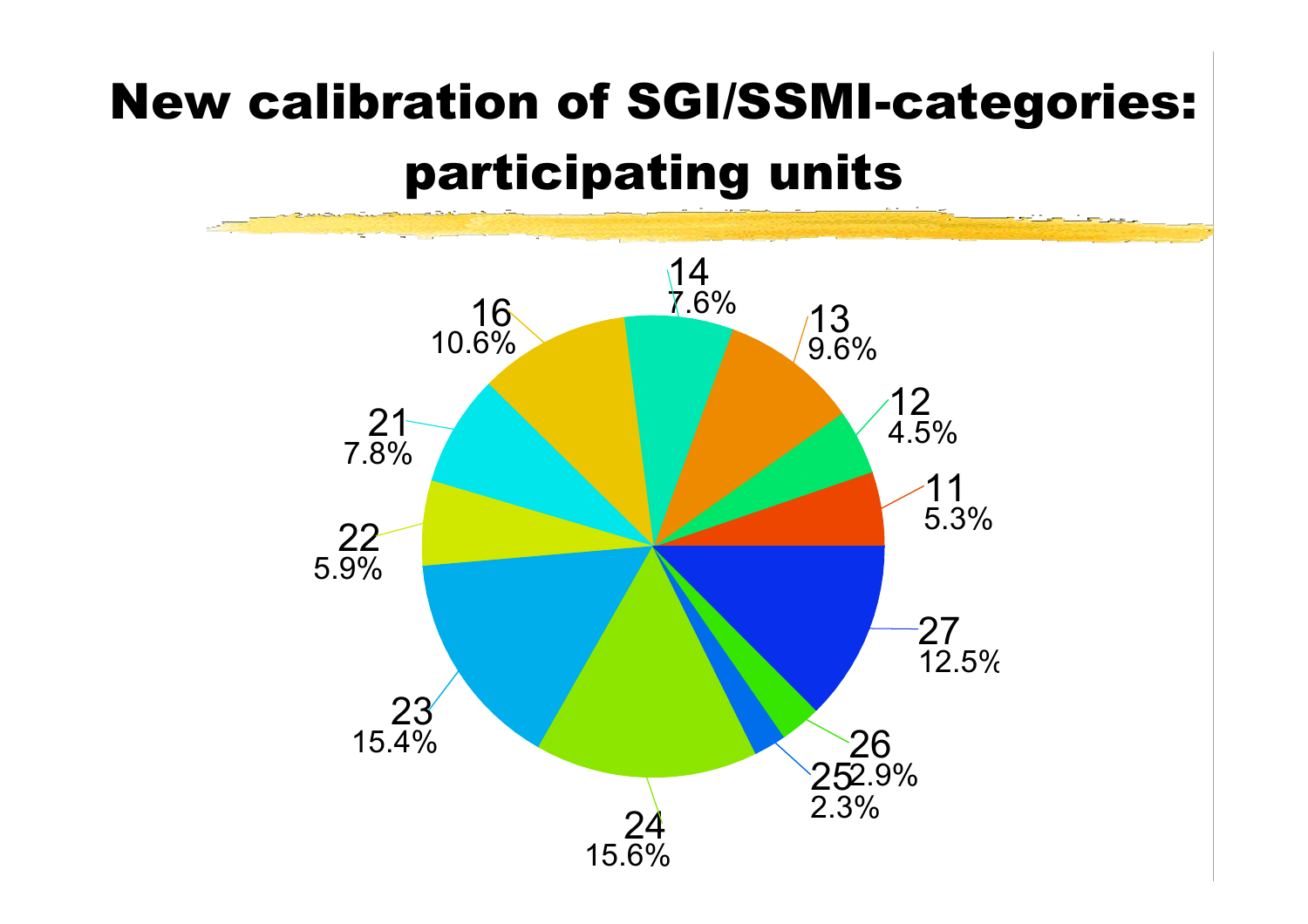## in participating units Distribution of SGI/SSMI-categories

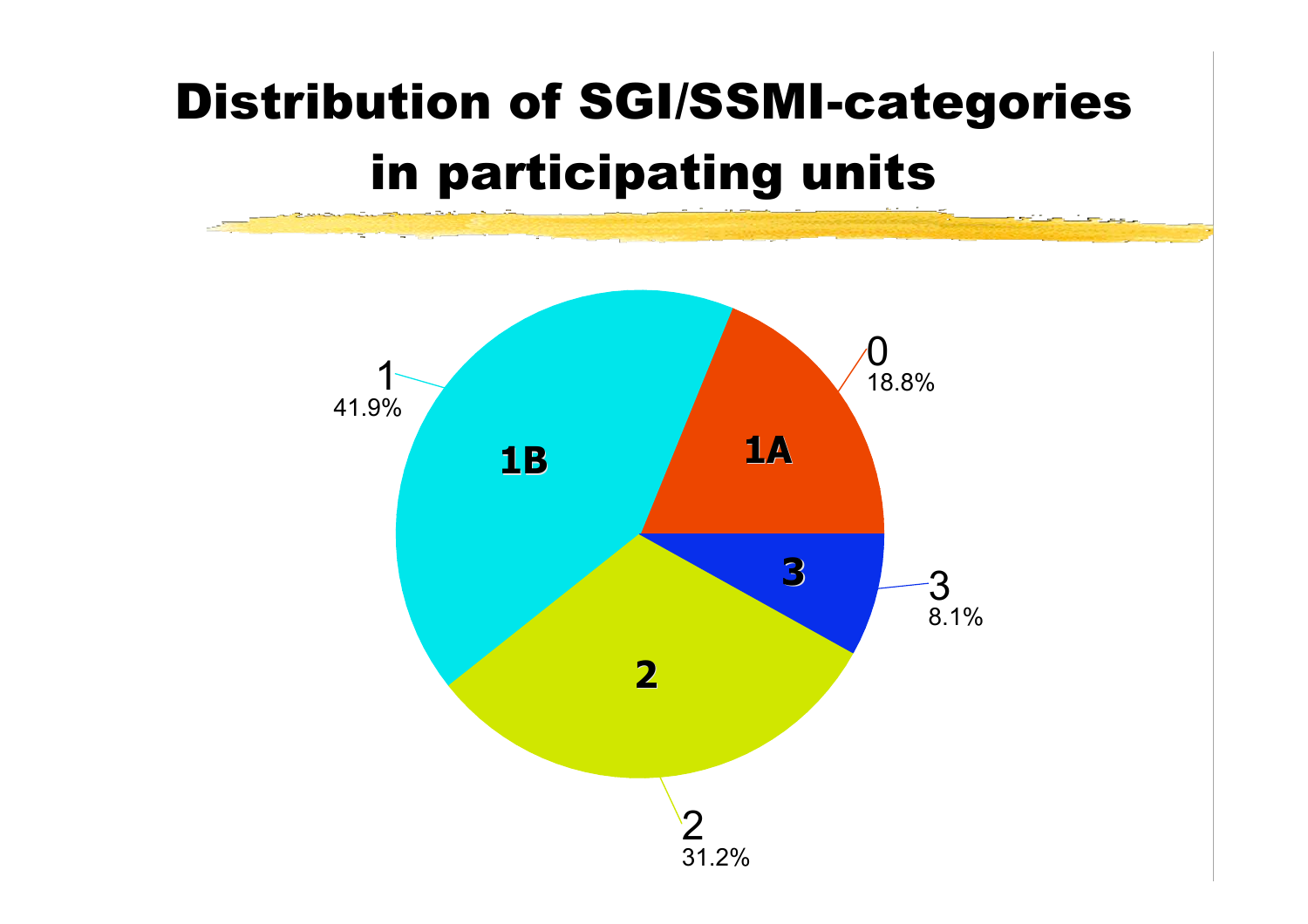## Distribution of SGI/SSMI-categories in participating units

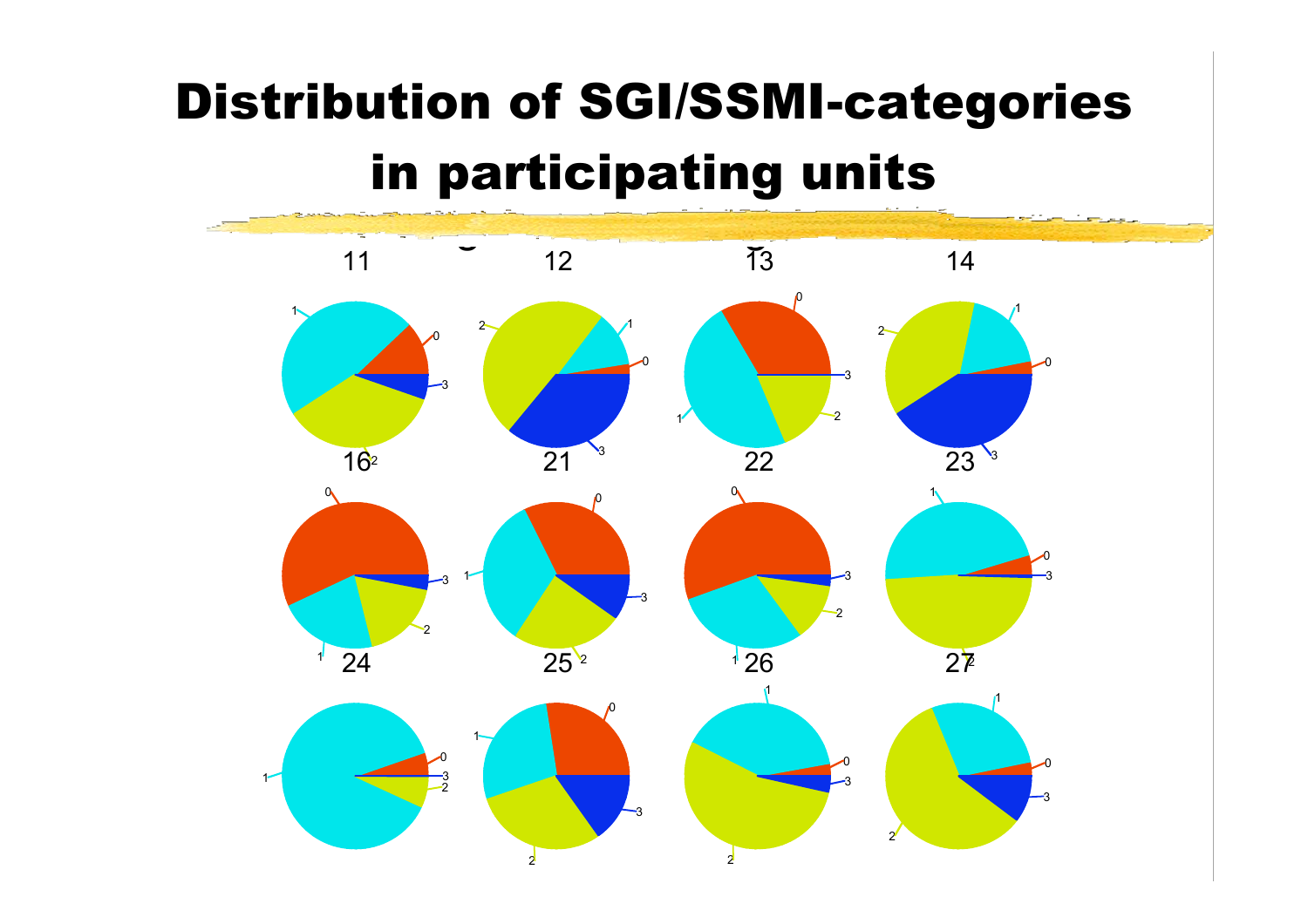## Distribution of NEMS in participating units

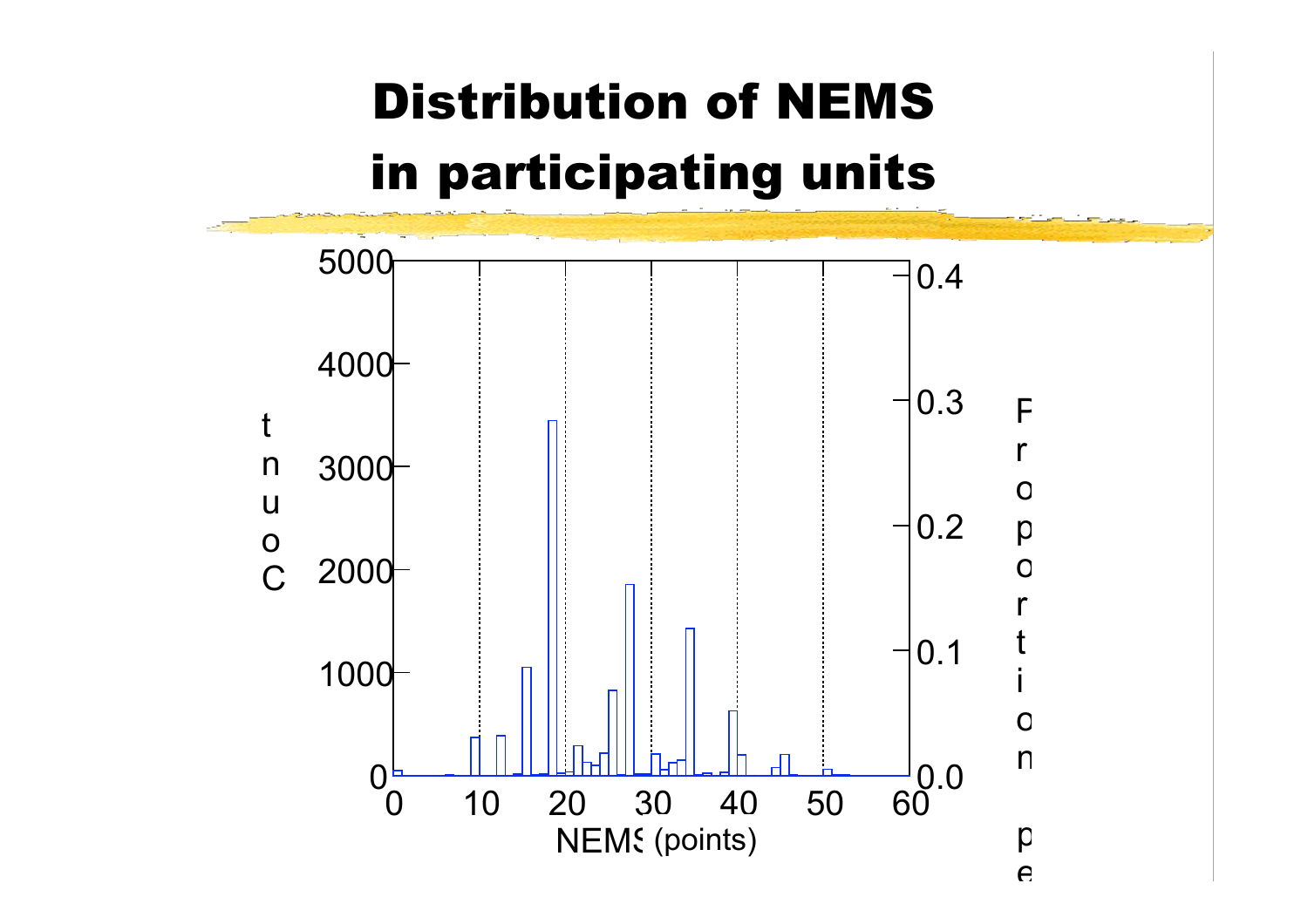## Distribution of SAS/RASS in participating units

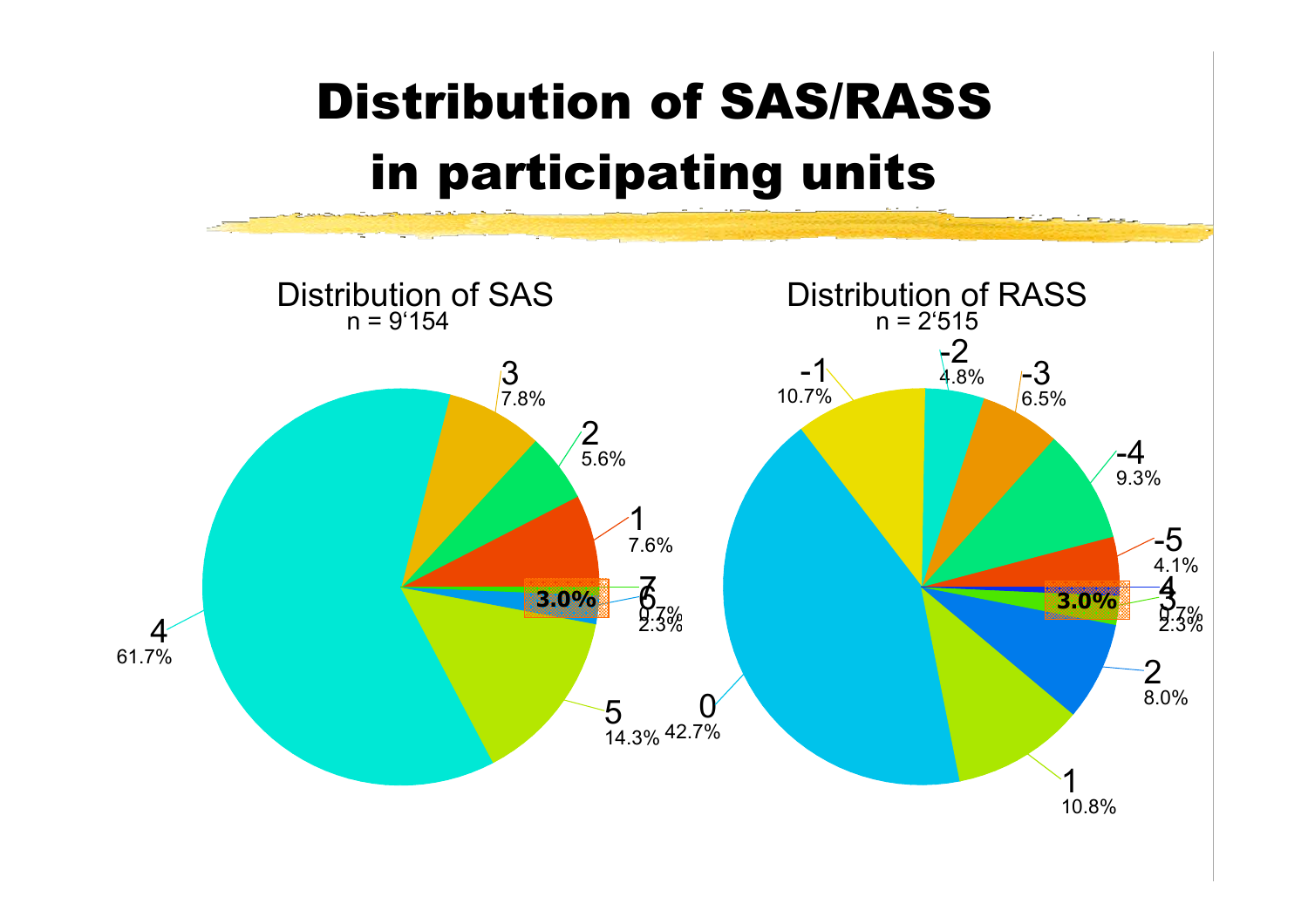## Definition of SGI/SSMI-categories using NEMS and SAS

|              | <b>SGI/SSMI-category</b> |           |           |           |  |
|--------------|--------------------------|-----------|-----------|-----------|--|
| <b>Model</b> | 1A                       | 1B        | 2         | 3         |  |
| 1 (NEMS)     | $>32$ Pt.                | $26 - 32$ | $17 - 25$ | $0 - 16$  |  |
| 2 (NEMS)     | $>32$ Pt.                | $22 - 32$ | $11 - 21$ | $0 - 10$  |  |
| 3 (NEMS)     | $>33$ Pt.                | $27 - 33$ | $13 - 26$ | $0 - 12$  |  |
| 4 (NEMS)     | $>33$ Pt.                | 19-33     | $14 - 18$ | $0 - 13$  |  |
| 4_S (NEMS)   | $>33$ Pt.                | 19-33     | $14 - 18$ | $0 - 13$  |  |
| 5 (NEMS)     | $>30$ Pt.                | $21 - 30$ | $13 - 20$ | $0 - 12$  |  |
| 5_S (NEMS)   | $>30$ Pt.                | $21 - 30$ | $13 - 20$ | $0 - 12$  |  |
| $6$ (LEP)    | $>320$ Min.              | 241-320   | 161-240   | $0 - 160$ |  |
| Euricus-1    | >30                      |           | $21 - 30$ | $0 - 20$  |  |

**models 4\_S and 5\_S: category increased by 1 level if SAS > 5**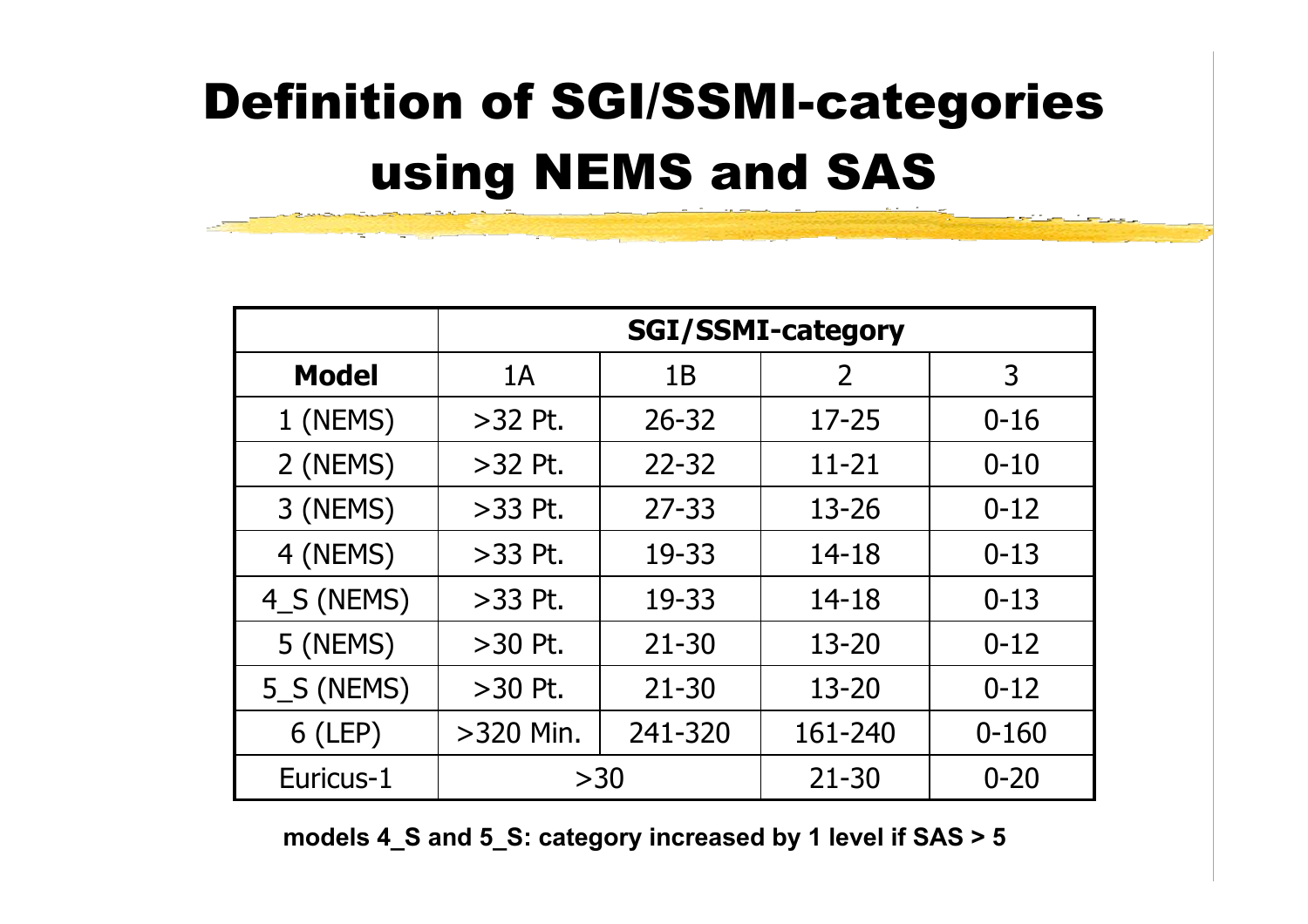## Definition of SGI/SSMI-categories using NEMS and SAS

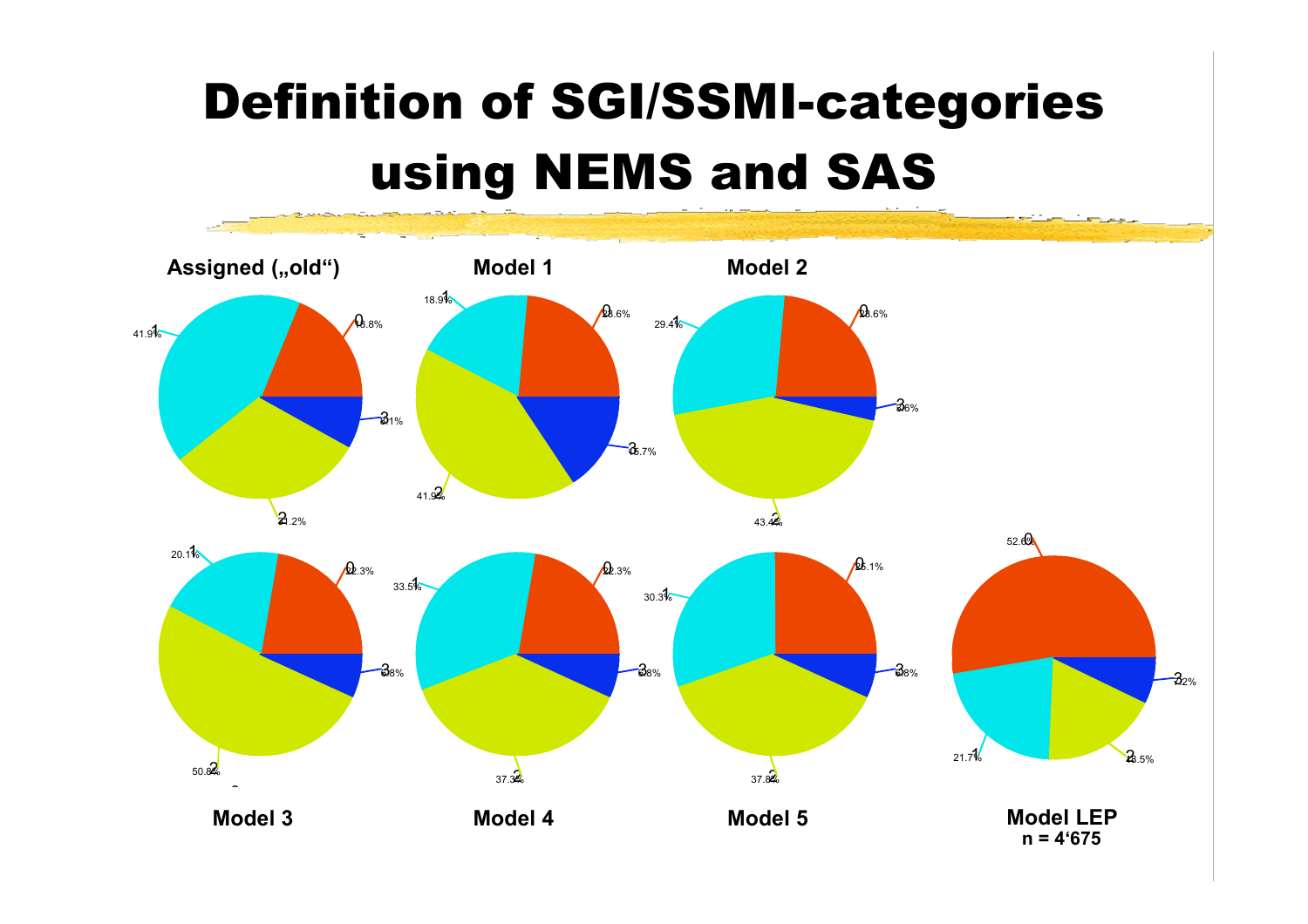## SGI/SSMI-categories using model 5

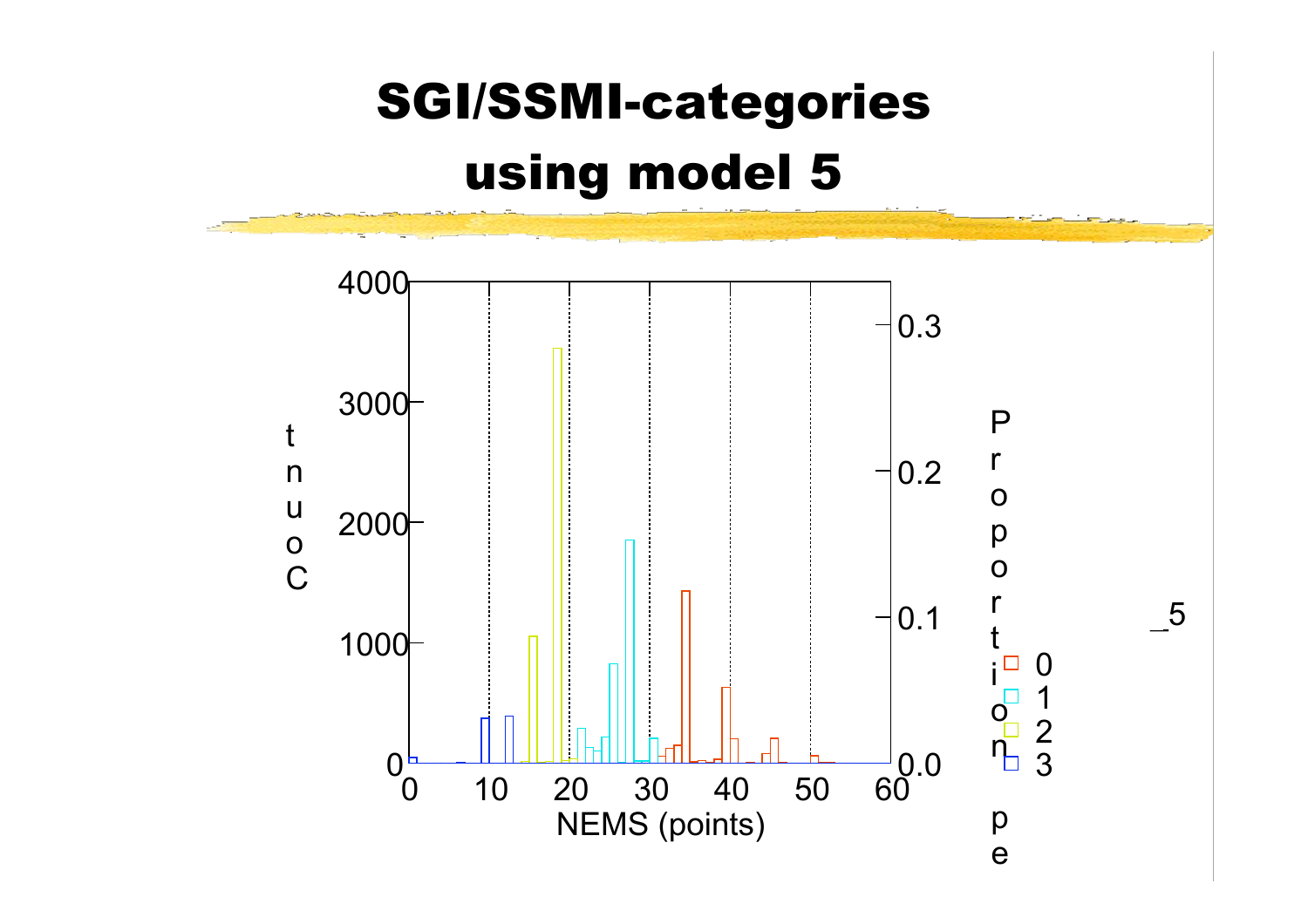## Change in SGI/SSMI-category "old" vs. model 5 including SAS

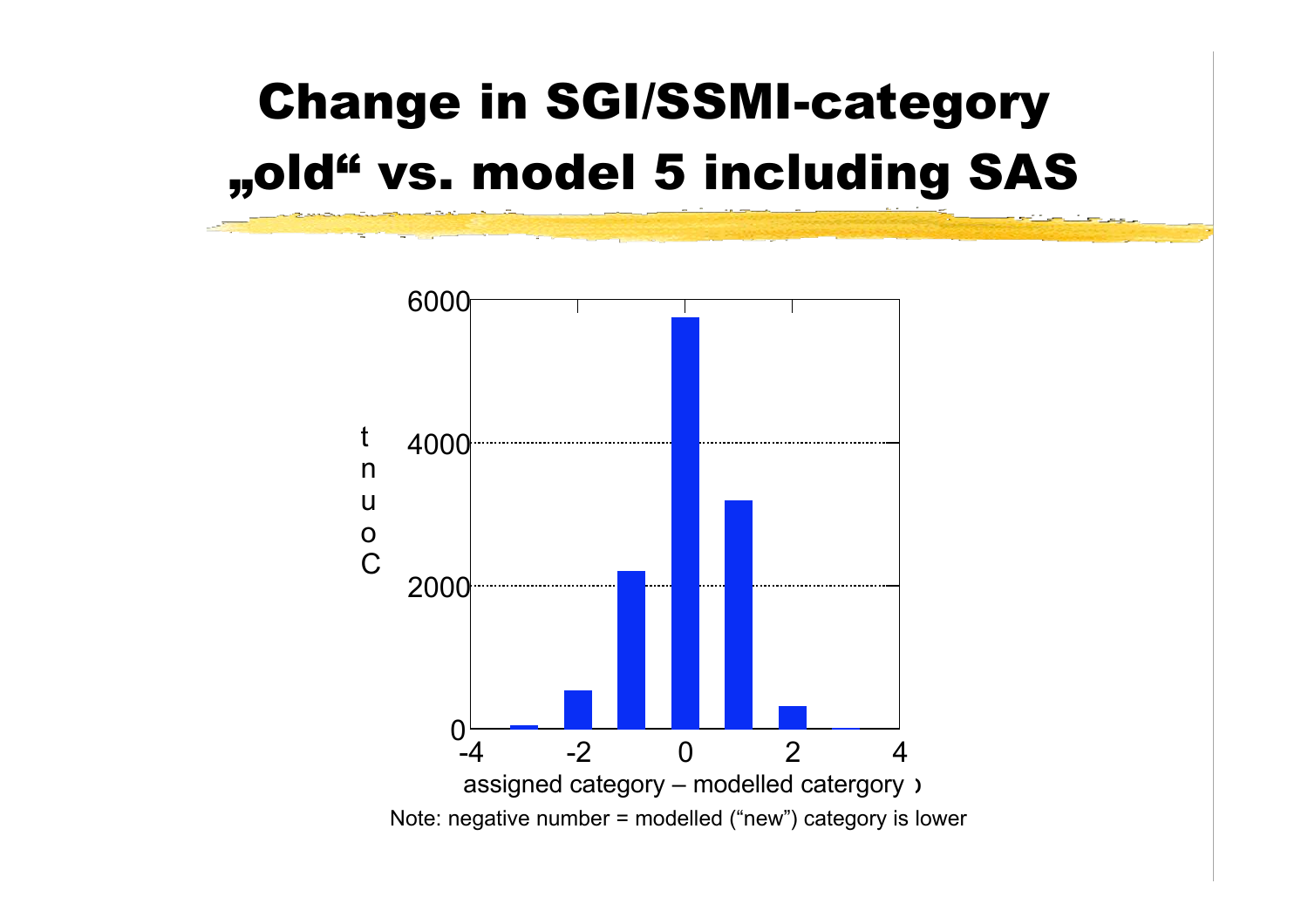### Distribution of SGI/SSMI-categories

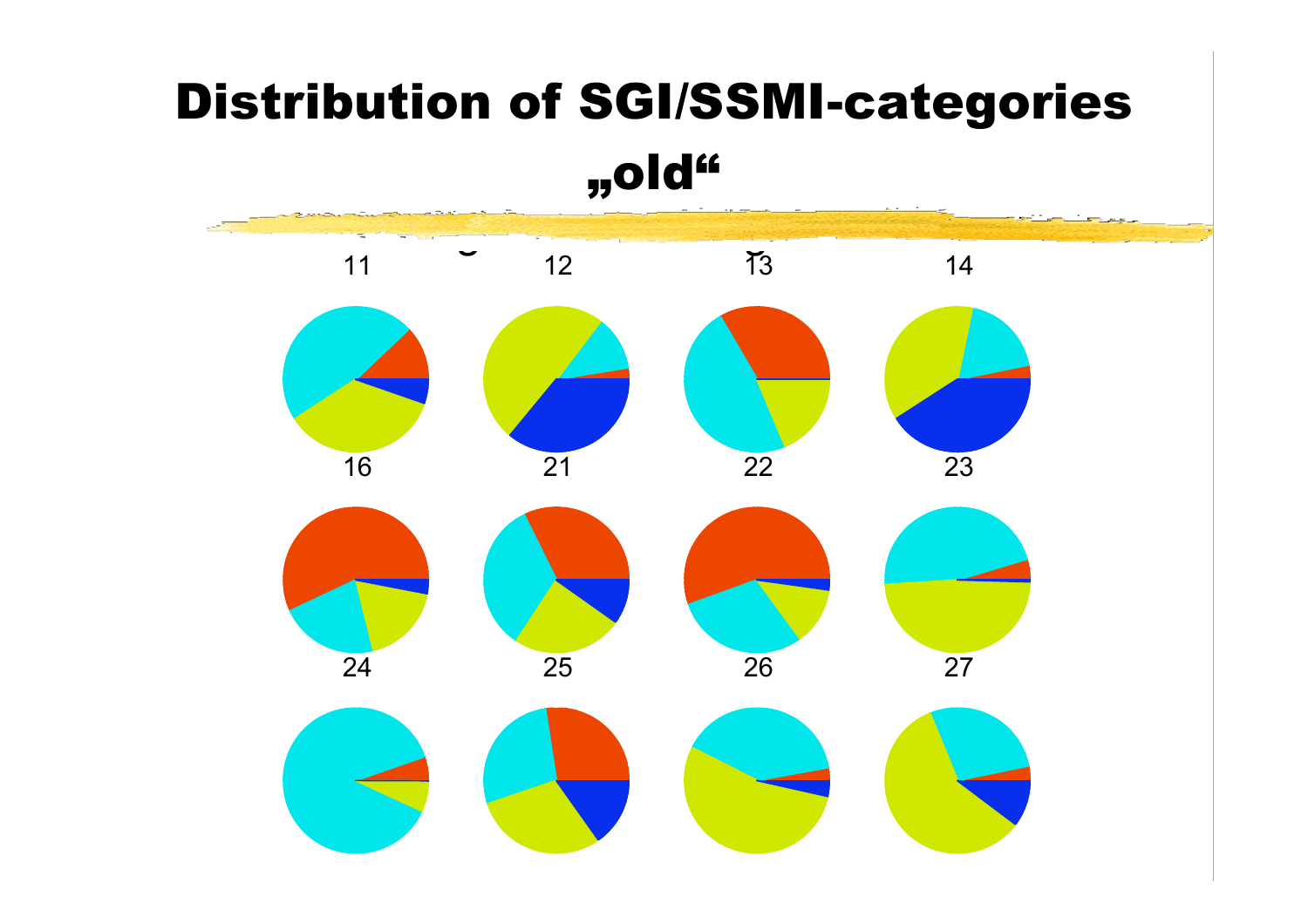## Distribution of SGI/SSMI-categories model 5 including SAS

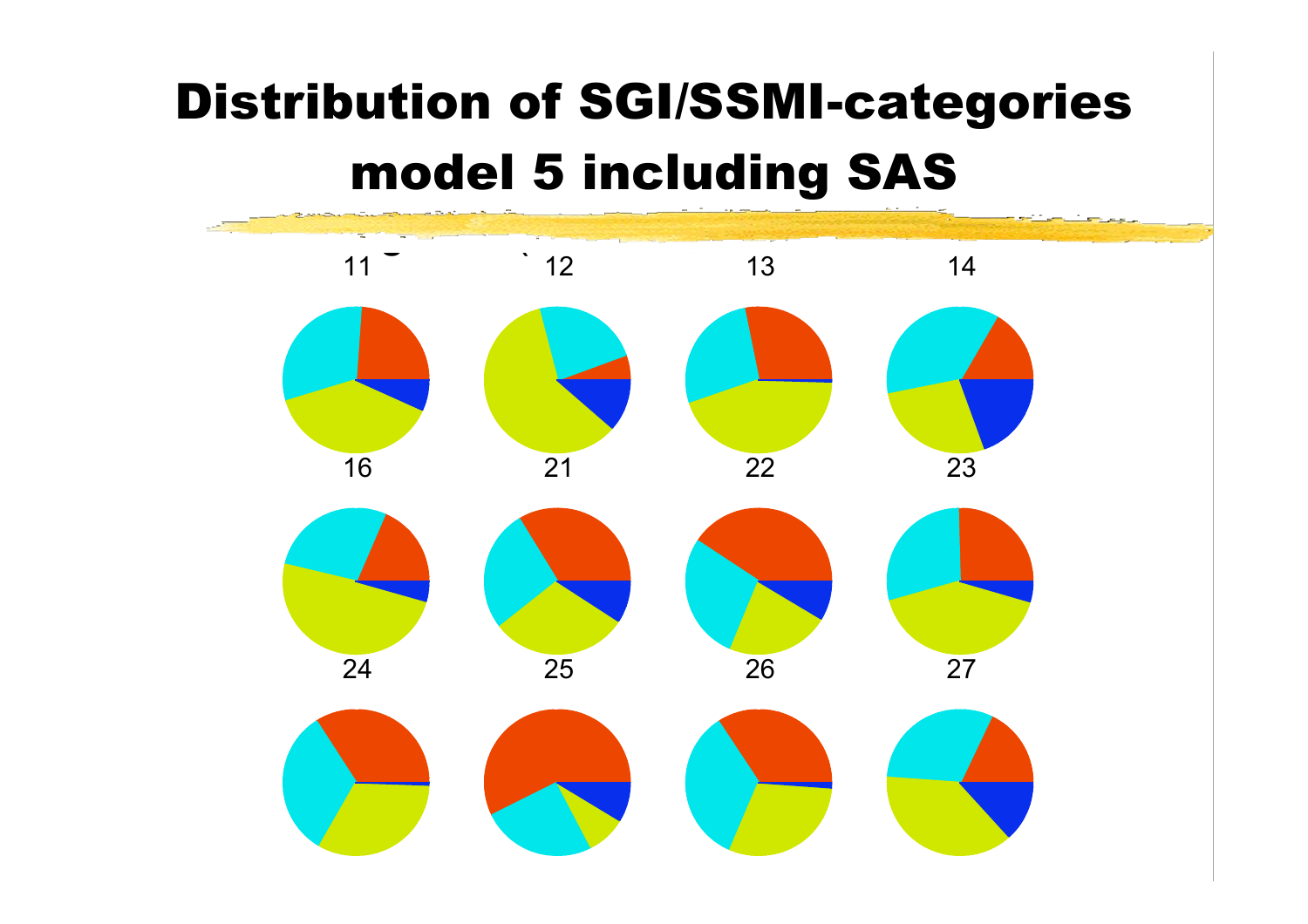### Patient Scoring:

### An uniform system for Switzerland?

- **M** Common standard for Switzerland
- Common documentation of patient process and performance (KAI, KWFB, paritätische Kommission für WB in IP)
- Common language in MDSi (Quality managment, Benchmarking, etc.)
- $\blacksquare$  Common base for reimbursement (SLK/TarMed/SwissDRG?)
- The actual used scoring system (SGI/SSMI-categories) is not very plausible, there is thus a risk of low credibility in the future
- **EX** Units using LEP or PRN would prefer not to add a further, new scoring system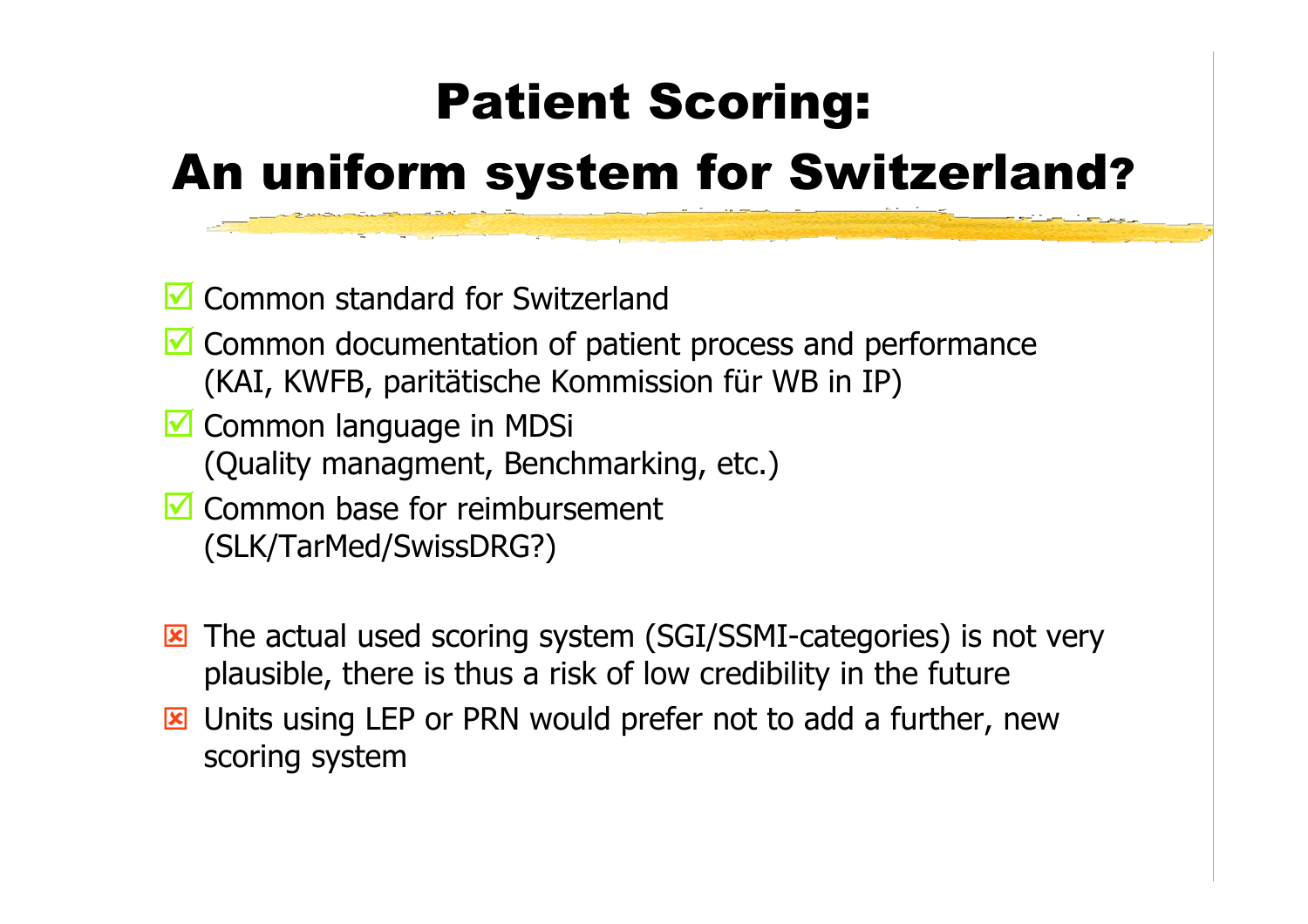## Patient scoring (categorization) using NEMS and SAS/RASS

- $\blacksquare$  NEMS and SAS can easily be collected with minimal amount of expenses
- $\blacksquare$  NEMS and SAS form a common base for all users
- $\blacksquare$  NEMS is well established in the general medical literature
- $\blacksquare$  NEMS is validated as a tool to analyse the patient process in critical care
- $\blacksquare$  NEMS may be used to calculate indicators for quality management
- NEMS allows for a direct, easy documentation of a few core competencies in critical care
- NEMS (and SAS) might serve as basis for an ICU-specific module in Swiss-DRG
- $\blacksquare$  NEMS (and SAS) may have some limited use as tool in human resource management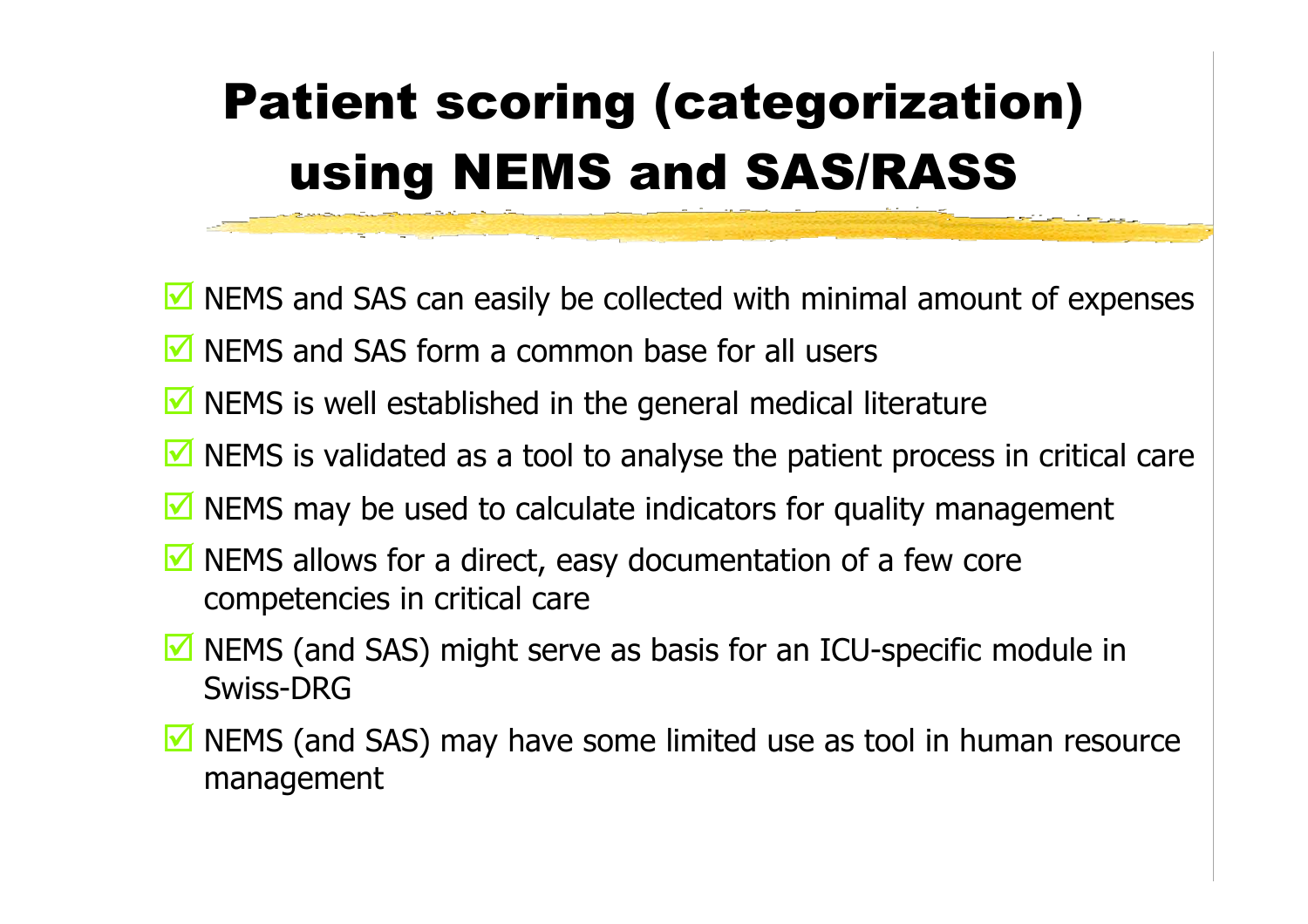## Patient scoring (categorization) using NEMS and SAS/RASS

- Due to the small number of items included, there is limited resolution
- **EX** NEMS is not a tool for detailed assessment of nursing care
- **EX** If used without any further context, neither NEMS nor SAS will allow to estimate quality of care
- NEMS and SAS are not included in TarMed
- NEMS is in general used only once per 24 hours
- SAS/RASS have only recently been introduced
- $\triangleright$  The point of view of the patient is virtually missing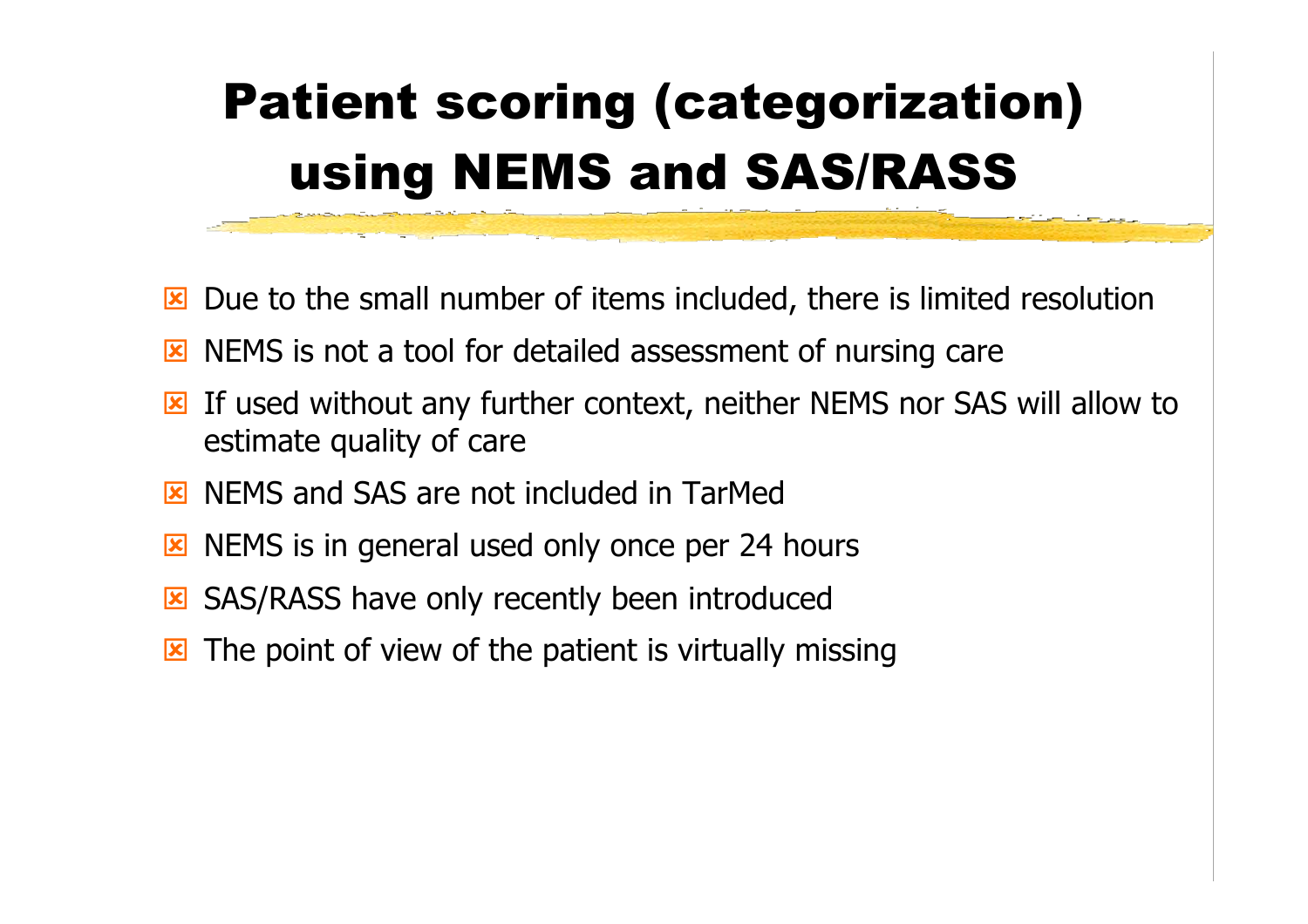## Patient scoring (categorization) using model 5\_S

■ Aims at an overall similar distribution of SGI-categories as acutally used ("conventional" categorization)

- $\blacksquare$  SAS is included based on a proposal by nurses
- **M** Units using RASS may easily transform their data to SAS-equivalents
- $\blacksquare$  Model 5 S shows plausible distribution of categories, both in nonuniversity and in university ICUs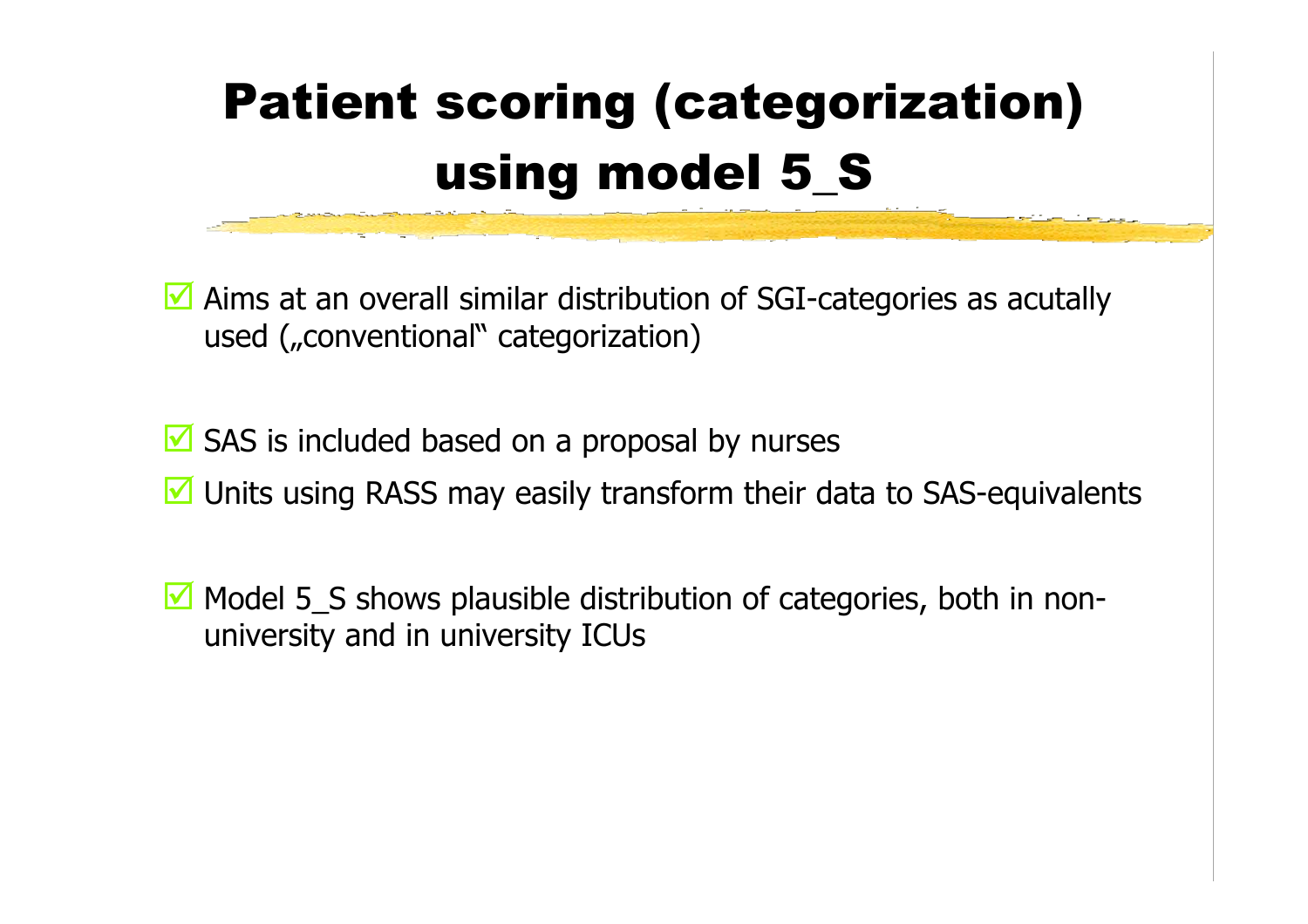## Patient scoring (categorization) using model 5\_S

- **EX** Possibly might result in a small increase in the relative number of shifts with SGI-category 1A, and on the other hand a small decrease in SGI-category 3
- **EX** The share of category 1A/1B is high in comparison to EURICUS-1 (but is low in comparison to the LEP-model)
- $\overline{\mathbf{x}}$  The model needs further evaluation
	- Use in paediatric/neonatology ICU
	- **Large-scale application**
- ◆ Explore the future use of this model in intermediate care units
- ◆ Explore the use of this model (or NEMS) for Swiss-DRG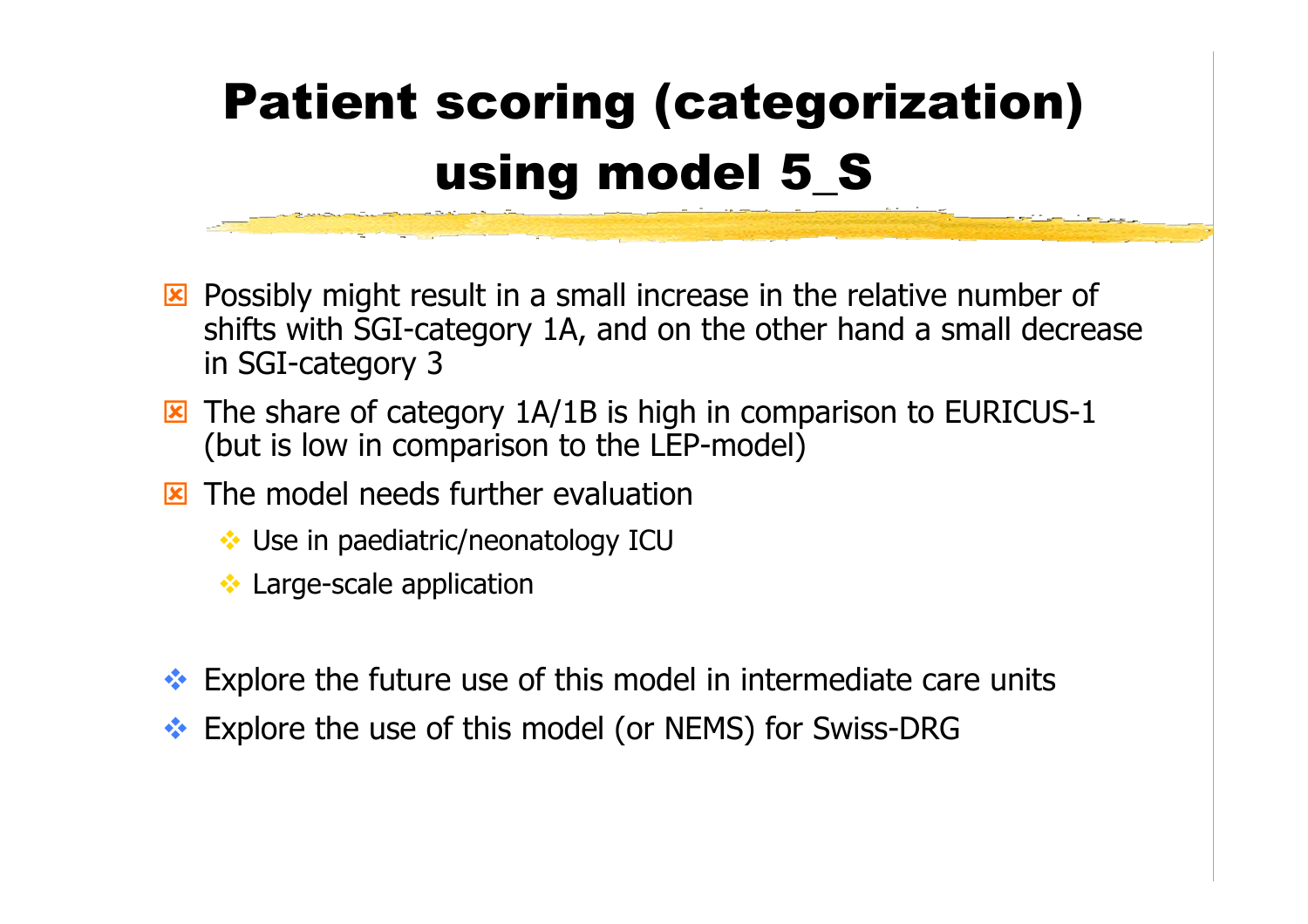## Patient scoring (categorization) using NEMS and SAS/RASS

#### **The KPK proposes**

to calculate SGI/SSMI-categories based on NEMS and SAS:

- NEMS (nine equivalents of nursing manpower use score) contains nine elements, representing core competencies of critical care
- SAS (sedation agitation scale) or RASS (Richmond agitation- sedation scale) is used to assess the patient's mental state

#### **❖** Categories ar defined as follows

Category **NEMS** (points)

- $1A \t > 30$
- $1B$  21 30
- 2  $13 20$
- 3 0 12
- If SAS  $>$  level 5, a given category is increased by 1 step. Note that category 1A can not be increased further.
- The MDSi-tool calculates the SGI/SSMI-categories based on this new algorithm since 01.01.06